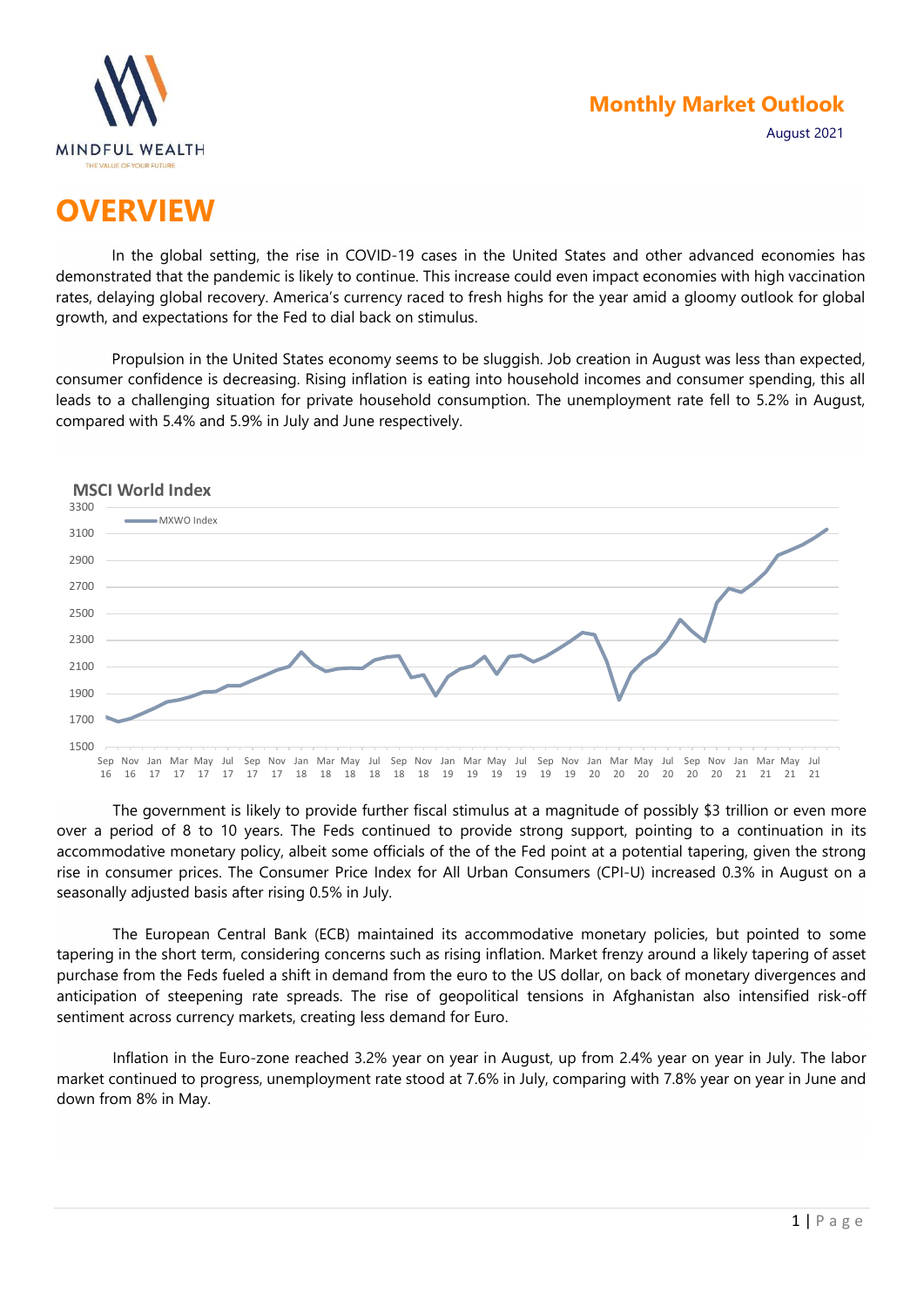

As for Japan, their economy performed better than expected in 2Q21 given the COVID-19-related emergency measures in Tokyo and other areas that were affected by a surge in infections. It also appears that domestic demand performed better than expected in 3Q21, signaling some resilience in the Japanese economy as consumption continues at a good pace despite the emergency measures. The latest mobility indicators, however, point to some negative impact towards the end of August, potentially influenced by the rise in infections.

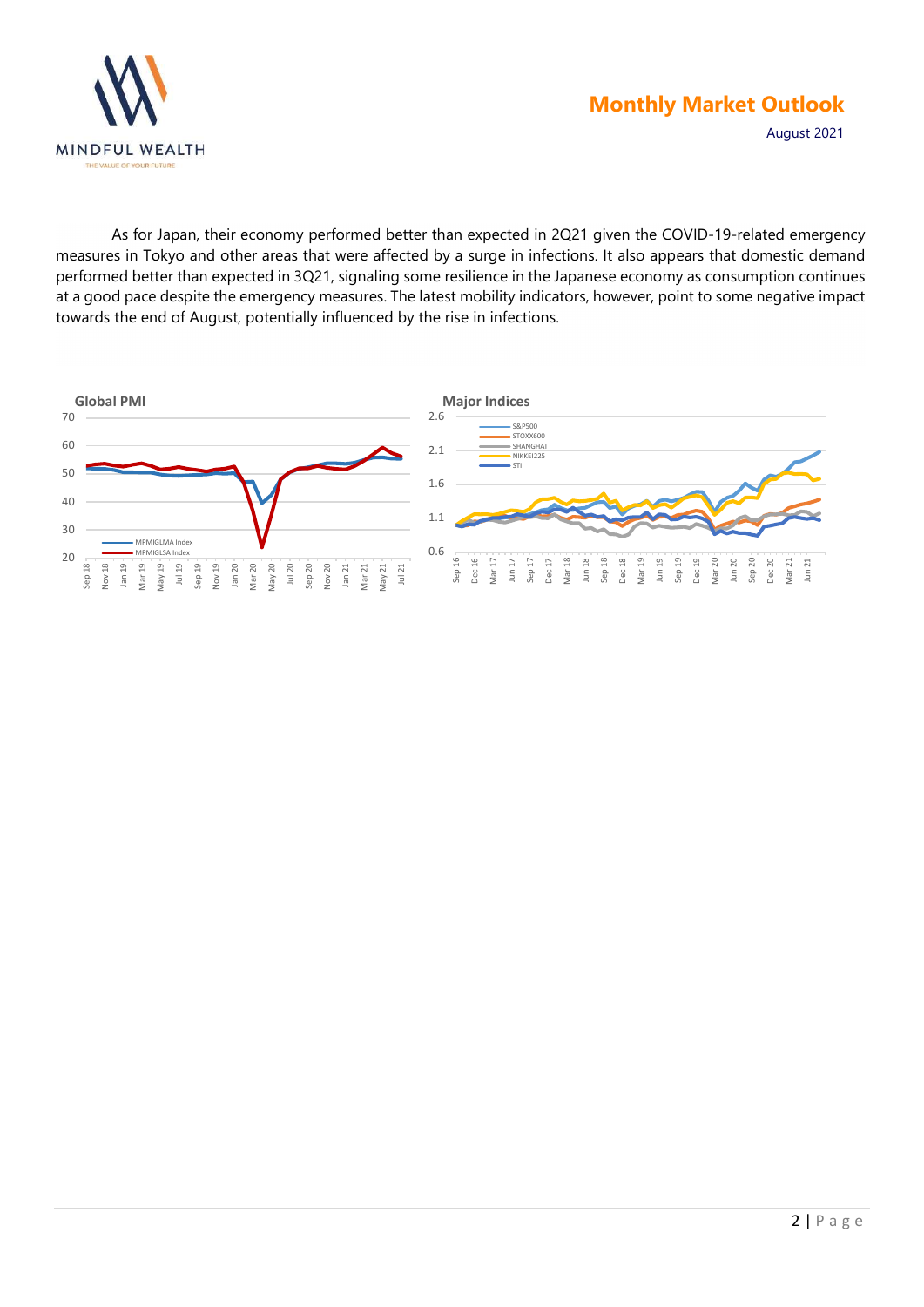

# MARKET STATISTICS

## **ECONOMY**

### Economy

| <b>MINDFUL WEALTH</b><br>THE VALUE OF YOUR FUTURE |                          |                          |                          |                          |                   |           | <b>Monthly Market Outlook</b> |             | August 2021 |
|---------------------------------------------------|--------------------------|--------------------------|--------------------------|--------------------------|-------------------|-----------|-------------------------------|-------------|-------------|
| <b>MARKET STATISTICS</b><br><b>ECONOMY</b>        |                          |                          |                          |                          |                   |           |                               |             |             |
| <b>Economy</b>                                    | %1M                      | %6M                      | %1Y                      | 3Y                       |                   | %1M       | %6M                           | %1Y         | 3Y          |
| World MPMI                                        | $-0.2%$                  | 3.4%                     | 9.5%                     |                          | <b>EM MPMI</b>    | $-1.2%$   | $-2.7%$                       | $-1.4%$     |             |
| World SPMI                                        | $-2.1%$                  | 9.1%                     | 11.0%                    |                          | <b>EM SPMI</b>    | 4.2%      | 2.5%                          | 6.9%        |             |
| US CPI                                            | 0.5%                     | 3.8%                     | 5.3%                     |                          | EU CPI            | 0.0%      | 2.3%                          | 2.5%        |             |
| US PPI                                            | 1.0%                     | 5.0%                     | 7.7%                     |                          | EU PPI            | 2.2%      | 8.0%                          | 12.2%       |             |
| US UNEMP                                          | $-8.5%$                  | $-14.3%$                 | $-47.1%$                 |                          | EU UNEMP          | $-2.8%$   | $-6.8%$                       | $-9.2%$     |             |
| US MPMI                                           | $-1.8%$                  | 1.4%                     | 10.8%                    |                          | EU MPMI           | $-1.0%$   | 14.3%                         | 20.9%       |             |
|                                                   | $\overline{\phantom{a}}$ | $\overline{\phantom{a}}$ | $\overline{\phantom{a}}$ | $\overline{\phantom{a}}$ | EU SPMI           | 2.6%      | 31.7%                         | 9.3%        |             |
| <b>CHINA MPMI</b>                                 | $-1.9%$                  | $-2.3%$                  | $-4.7%$                  |                          | <b>SWISS MPMI</b> | 6.6%      | 19.7%                         | 43.3%       |             |
| <b>CHINA SPMI</b>                                 | 9.1%                     | 5.6%                     | 1.5%                     | marn                     | <b>SWISS SPMI</b> | $-5.6%$   | 23.8%                         | 19.4%       | سير         |
| <b>KEY RATES</b>                                  |                          |                          |                          |                          |                   |           |                               |             |             |
|                                                   | Aug                      | $\Delta 1$ M             | $\Delta 6M$              | $\Delta$ 1Y              |                   | Aug       | $\Delta 1$ M                  | $\Delta 6M$ | $\Delta$ 1Y |
| <b>US 2Y</b>                                      | 0.2170                   | 0.0312                   | 0.0560                   | $-0.0020$                | EU 2Y             | $-0.7428$ | 0.0241                        | $-0.0987$   | $-0.0104$   |
| US 5Y                                             | 0.8011                   | 0.1100                   | $-0.0409$                | 0.4640                   | EU 5Y             | $-0.7101$ | 0.0343                        | $-0.1751$   | 0.0620      |
| <b>US 10Y</b>                                     | 1.3087                   | 0.0848                   | $-0.1836$                | 0.7019                   | <b>EU 10Y</b>     | $-0.4250$ | 0.0369                        | $-0.2004$   | 0.1364      |
| <b>US 30Y</b>                                     | 1.9188                   | 0.0246                   | $-0.2597$                | 0.6779                   | <b>EU 30Y</b>     | 0.0461    | 0.0286                        | $-0.1736$   | 0.1310      |
| CHINA 2Y                                          | 2.4742                   | 0.0508                   | $-0.3345$                | 0.2548                   | SWISS 2Y          | $-0.7653$ | 0.0133                        | 0.0004      | 0.0416      |
| <b>CHINA 5Y</b>                                   | 2.6850                   | 0.0187                   | $-0.3904$                | 0.1219                   | SWISS 5Y          | $-0.6700$ | 0.0349                        | $-0.1675$   | 0.1465      |
| CHINA 10Y                                         | 2.8706                   | 0.0207                   | $-0.4275$                | 0.2586                   | SWISS 10Y         | $-0.3661$ | 0.0335                        | $-0.1740$   | 0.2101      |
| CHINA 30Y                                         | 3.4117                   | $-0.0244$                | $-0.3735$                | 0.0837                   | SWISS 30Y         | $-0.1362$ | 0.0209                        | $-0.1809$   | 0.2572      |
|                                                   |                          |                          |                          |                          |                   |           |                               |             |             |

## KEY RATES

|                               | ----    |            |                          |                          |                   |           |              |             |               |
|-------------------------------|---------|------------|--------------------------|--------------------------|-------------------|-----------|--------------|-------------|---------------|
| World SPMI                    | $-2.1%$ | 9.1%       | 11.0%                    |                          | <b>EM SPMI</b>    | 4.2%      | 2.5%         | 6.9%        |               |
|                               |         |            |                          |                          |                   |           |              |             |               |
| US CPI                        | 0.5%    | 3.8%       | 5.3%                     |                          | EU CPI            | 0.0%      | 2.3%         | 2.5%        | $\sim$        |
| US PPI                        | 1.0%    | 5.0%       | 7.7%                     |                          | EU PPI            | 2.2%      | 8.0%         | 12.2%       |               |
| US UNEMP                      | $-8.5%$ | $-14.3%$   | $-47.1%$                 |                          | EU UNEMP          | $-2.8%$   | $-6.8%$      | $-9.2%$     |               |
| US MPMI                       | $-1.8%$ | 1.4%       | 10.8%                    | ∼                        | EU MPMI           | $-1.0%$   | 14.3%        | 20.9%       |               |
|                               | $\sim$  | $\sim$     | $\overline{\phantom{a}}$ | $\overline{\phantom{a}}$ | EU SPMI           | 2.6%      | 31.7%        | 9.3%        |               |
| <b>CHINA MPMI</b>             | $-1.9%$ | $-2.3%$    | $-4.7%$                  |                          | <b>SWISS MPMI</b> | 6.6%      | 19.7%        | 43.3%       |               |
| <b>CHINA SPMI</b>             | 9.1%    | 5.6%       | 1.5%                     | marin                    | <b>SWISS SPMI</b> | $-5.6%$   | 23.8%        | 19.4%       | $T_{\rm max}$ |
| <b>KEY RATES</b>              | Aug     | $\Delta 1$ | $\Delta 6M$              | $\Delta 1Y$              |                   | Aug       | $\Delta 1$ M | $\Delta 6M$ | $\Delta$ 1Y   |
| <b>US 2Y</b>                  | 0.2170  | 0.0312     | 0.0560                   | $-0.0020$                | EU <sub>2Y</sub>  | $-0.7428$ | 0.0241       | $-0.0987$   | $-0.0104$     |
| US 5Y                         | 0.8011  | 0.1100     | $-0.0409$                | 0.4640                   | EU 5Y             | $-0.7101$ | 0.0343       | $-0.1751$   | 0.0620        |
| <b>US 10Y</b>                 | 1.3087  | 0.0848     | $-0.1836$                | 0.7019                   | <b>EU 10Y</b>     | $-0.4250$ | 0.0369       | $-0.2004$   | 0.1364        |
| <b>US 30Y</b>                 | 1.9188  | 0.0246     | $-0.2597$                | 0.6779                   | <b>EU 30Y</b>     | 0.0461    | 0.0286       | $-0.1736$   | 0.1310        |
| CHINA 2Y                      | 2.4742  | 0.0508     | $-0.3345$                | 0.2548                   | SWISS 2Y          | $-0.7653$ | 0.0133       | 0.0004      | 0.0416        |
| <b>CHINA 5Y</b>               | 2.6850  | 0.0187     | $-0.3904$                | 0.1219                   | SWISS 5Y          | $-0.6700$ | 0.0349       | $-0.1675$   | 0.1465        |
| CHINA 10Y                     | 2.8706  | 0.0207     | $-0.4275$                | 0.2586                   | SWISS 10Y         | $-0.3661$ | 0.0335       | $-0.1740$   | 0.2101        |
| CHINA 30Y                     | 3.4117  | $-0.0244$  | $-0.3735$                | 0.0837                   | SWISS 30Y         | $-0.1362$ | 0.0209       | $-0.1809$   | 0.2572        |
| 3Y Sovereign Yield Curve<br>5 |         |            |                          |                          |                   |           |              |             |               |

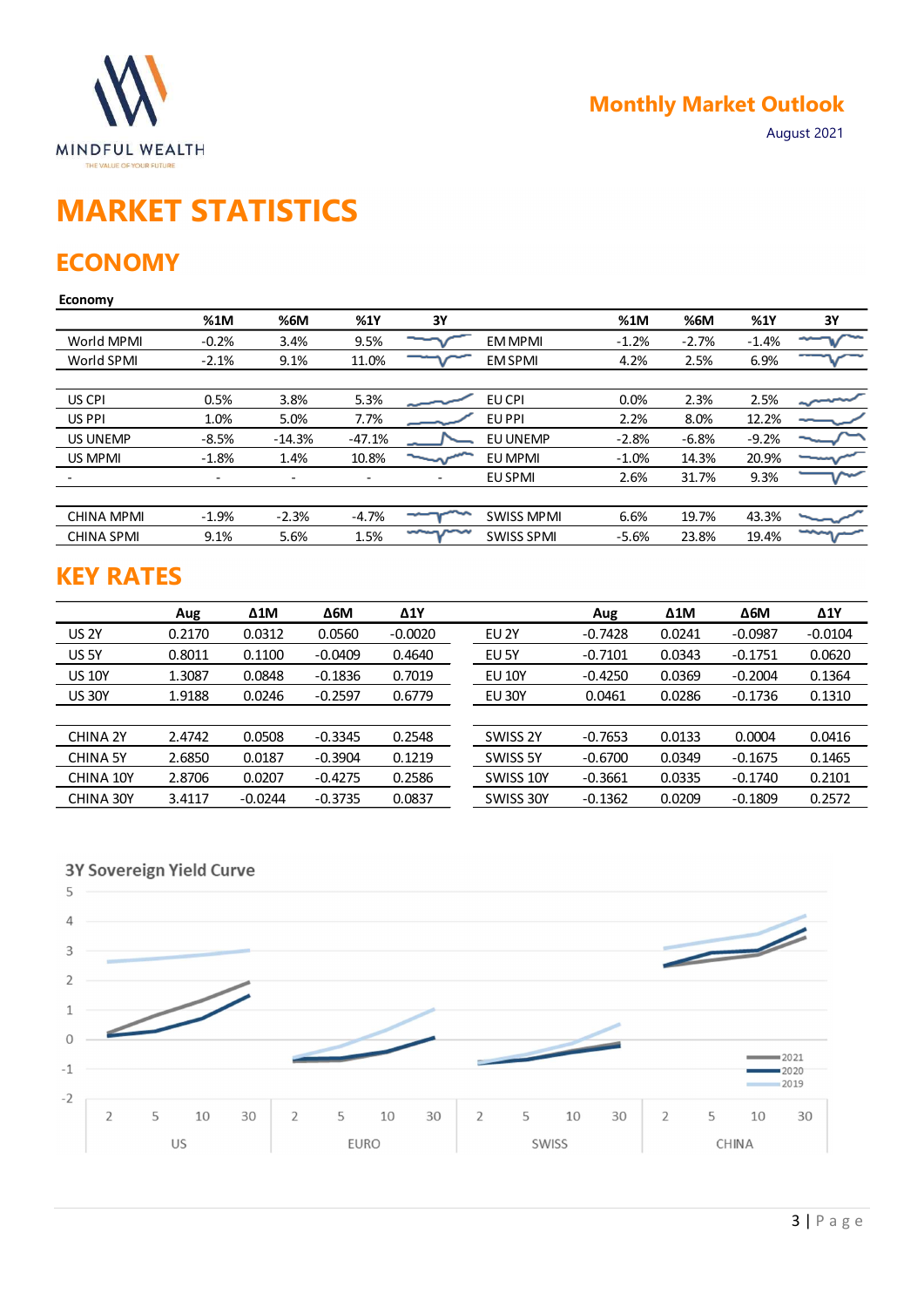

## **EQUITIES**

|                                                                      |          |            |            |                  |        |                  | <b>Monthly Market Outlook</b> |
|----------------------------------------------------------------------|----------|------------|------------|------------------|--------|------------------|-------------------------------|
| <b>MINDFUL WEALTH</b><br>THE VALUE OF YOUR FUTURE<br><b>EQUITIES</b> |          |            |            |                  |        |                  | August 2021                   |
| <b>Equities</b>                                                      | Aug      | <b>YTD</b> | <b>1Y</b>  | 3Y Ann           | 5Y Ann | 3Y <sub>SD</sub> | ЗΥ                            |
| <b>WORLD</b>                                                         | 2.10%    | 16.49%     | 27.62%     | 12.94%           | 12.67% | 14.93%           |                               |
| EM                                                                   | $-0.40%$ | $-1.44%$   | 15.54%     | 6.42%            | 7.09%  | 13.08%           |                               |
| <b>ASIA PAC</b>                                                      | 0.02%    | $-1.29%$   | 14.24%     | 6.02%            | 7.15%  | 12.46%           |                               |
| <b>US</b>                                                            | 2.60%    | 20.06%     | 28.83%     | 15.83%           | 15.77% | 16.82%           |                               |
| <b>EUROPE</b>                                                        | 2.08%    | 18.03%     | 28.50%     | 6.61%            | 6.13%  | 8.96%            |                               |
| <b>CHINA</b>                                                         | $-3.04%$ | $-15.68%$  | $-8.91%$   | 4.02%            | 7.71%  | 15.61%           |                               |
| SWISS                                                                | 2.59%    | 16.78%     | 22.04%     | 11.20%           | 9.04%  | 8.72%            |                               |
|                                                                      |          |            |            |                  |        |                  |                               |
| <b>Style</b>                                                         |          |            |            |                  |        |                  |                               |
|                                                                      |          | Aug        | <b>YTD</b> |                  |        | Aug              | <b>YTD</b>                    |
| <b>WORLD LARGE CAP</b>                                               |          | 2.05%      | 16.69%     | US LARGE CAP     |        | 2.60%            | 20.06%                        |
| WORLD SMALL CAP                                                      |          | 2.20%      | 15.77%     | US SMALL CAP     |        | 2.61%            | 23.77%                        |
| <b>WORLD VALUE</b>                                                   |          | 1.60%      | 15.76%     | US VALUE         |        | 3.40%            | 26.66%                        |
| <b>WORLD GROWTH</b>                                                  |          | 2.57%      | 16.90%     | <b>US GROWTH</b> |        | 4.52%            | 24.26%                        |

### Style

|                     | Aug   | YTD    |              | Aug   | YTD    |
|---------------------|-------|--------|--------------|-------|--------|
| WORLD LARGE CAP     | 2.05% | 16.69% | US LARGE CAP | 2.60% | 20.06% |
| WORLD SMALL CAP     | 2.20% | 15.77% | US SMALL CAP | 2.61% | 23.77% |
| <b>WORLD VALUE</b>  | 60%   | 15.76% | US VALUE     | 3.40% | 26.66% |
| <b>WORLD GROWTH</b> | 2.57% | 16.90% | US GROWTH    | 4.52% | 24.26% |
| WORLD MOMENTUM      | 3.29% | 12.69% | US MOMENTUM  | 3.39% | 18.39% |

S&P500 SECTOR RETURNS



### MSCI WORLD SECTOR RETURNS

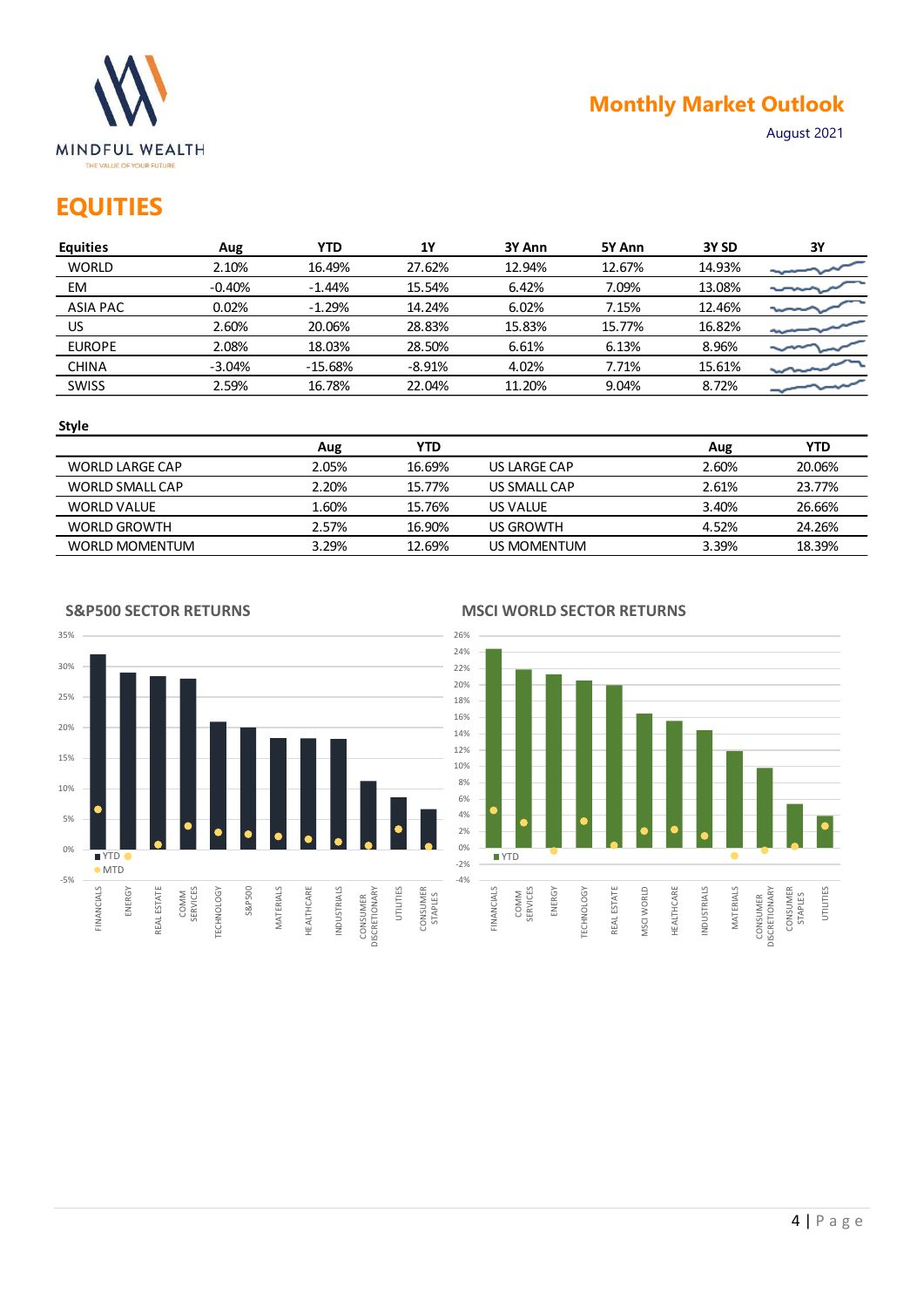

## Monthly Market Outlook

## FIXED INCOME

|                                                                          |      |              |             |            |             |             |        |              | <b>Monthly Market Outlook</b> |             |                 |
|--------------------------------------------------------------------------|------|--------------|-------------|------------|-------------|-------------|--------|--------------|-------------------------------|-------------|-----------------|
| <b>MINDFUL WEALTH</b><br>THE VALUE OF YOUR FUTURE<br><b>FIXED INCOME</b> |      |              |             |            |             |             |        |              |                               | August 2021 |                 |
| <b>Fixed Income</b>                                                      |      | Aug          | <b>YTD</b>  |            | <b>1Y</b>   | 3Y Ann      | 5Y Ann |              | 3Y SD                         |             | <b>3Y CURVE</b> |
| <b>WORLD AGG</b>                                                         |      | $-0.46%$     | $-2.37%$    |            | 0.47%       | 4.55%       | 2.35%  |              | 5.20%                         |             |                 |
| US AGG                                                                   |      | $-0.20%$     | $-0.70%$    |            | $-0.09%$    | 5.43%       | 3.12%  |              | 5.88%                         |             |                 |
| <b>EUROPE AGG</b>                                                        |      | $-0.31%$     | $-0.55%$    |            | 1.66%       | 3.55%       | 1.61%  |              | 3.55%                         |             |                 |
| <b>CHINA AGG</b>                                                         |      | $-0.12%$     | 4.99%       |            | 11.48%      | 7.00%       | 4.19%  |              | 6.43%                         |             |                 |
| <b>EMAGG</b>                                                             |      | 0.77%        | 0.33%       |            | 3.52%       | 6.93%       | 4.43%  |              | 6.32%                         |             |                 |
| SWISS AGG                                                                |      | $-0.18%$     | $-0.55%$    |            | 0.77%       | 1.35%       | 0.26%  |              | 1.85%                         |             |                 |
|                                                                          |      |              |             |            | $\Delta 3Y$ |             | Aug    | $\Delta 1$ M | $\Delta 6M$                   | $\Delta 1$  | $\Delta 3Y$     |
| OAS                                                                      |      |              |             |            |             |             |        |              |                               |             |                 |
|                                                                          | Aug  | $\Delta 1$ M | $\Delta 6M$ | $\Delta 1$ |             |             |        |              |                               |             |                 |
| WORLD IG OAS                                                             | 0.91 | 0.01         | $-0.02$     | $-0.39$    | $-0.27$     | EM IG OAS   | 1.23   | $-0.12$      | $-0.08$                       | $-0.46$     | $-0.40$         |
| WORLD HY OAS                                                             | 3.71 | $-0.06$      | $-0.11$     | $-1.65$    | $-0.46$     | EM HY OAS   | 5.47   | $-0.17$      | 0.28                          | $-1.35$     | $-0.36$         |
| US IG OAS                                                                | 0.88 | 0.02         | $-0.02$     | $-0.41$    | $-0.26$     | EURO IG OAS | 0.88   | 0.01         | $-0.04$                       | $-0.31$     | $-0.35$         |

| ۰.     |         |
|--------|---------|
| I<br>× | I<br>۰. |

| <b>OAS</b>   |      |              |            |         |         |             |      |              |             |             |         |
|--------------|------|--------------|------------|---------|---------|-------------|------|--------------|-------------|-------------|---------|
|              | Aug  | $\Delta 1$ M | <b>Δ6Μ</b> | Δ1Y     | ΔЗΥ     |             | Aug  | $\Delta 1$ M | $\Delta$ 6M | $\Delta$ 1Y | Δ3Y     |
| WORLD IG OAS | 0.91 | 0.01         | $-0.02$    | $-0.39$ | $-0.27$ | EM IG OAS   | 1.23 | $-0.12$      | $-0.08$     | $-0.46$     | $-0.40$ |
| WORLD HY OAS | 3.71 | $-0.06$      | $-0.11$    | $-1.65$ | $-0.46$ | EM HY OAS   | 5.47 | $-0.17$      | 0.28        | $-1.35$     | $-0.36$ |
|              |      |              |            |         |         |             |      |              |             |             |         |
| US IG OAS    | 0.88 | 0.02         | $-0.02$    | $-0.41$ | $-0.26$ | EURO IG OAS | 0.88 | 0.01         | $-0.04$     | $-0.31$     | $-0.35$ |
| US HY OAS    | 2.94 | 0.00         | $-0.32$    | $-1.83$ | $-0.44$ | EURO HY OAS | 2.97 | $-0.07$      | $-0.21$     | $-1.51$     | $-0.62$ |
|              |      |              |            |         |         |             |      |              |             |             |         |

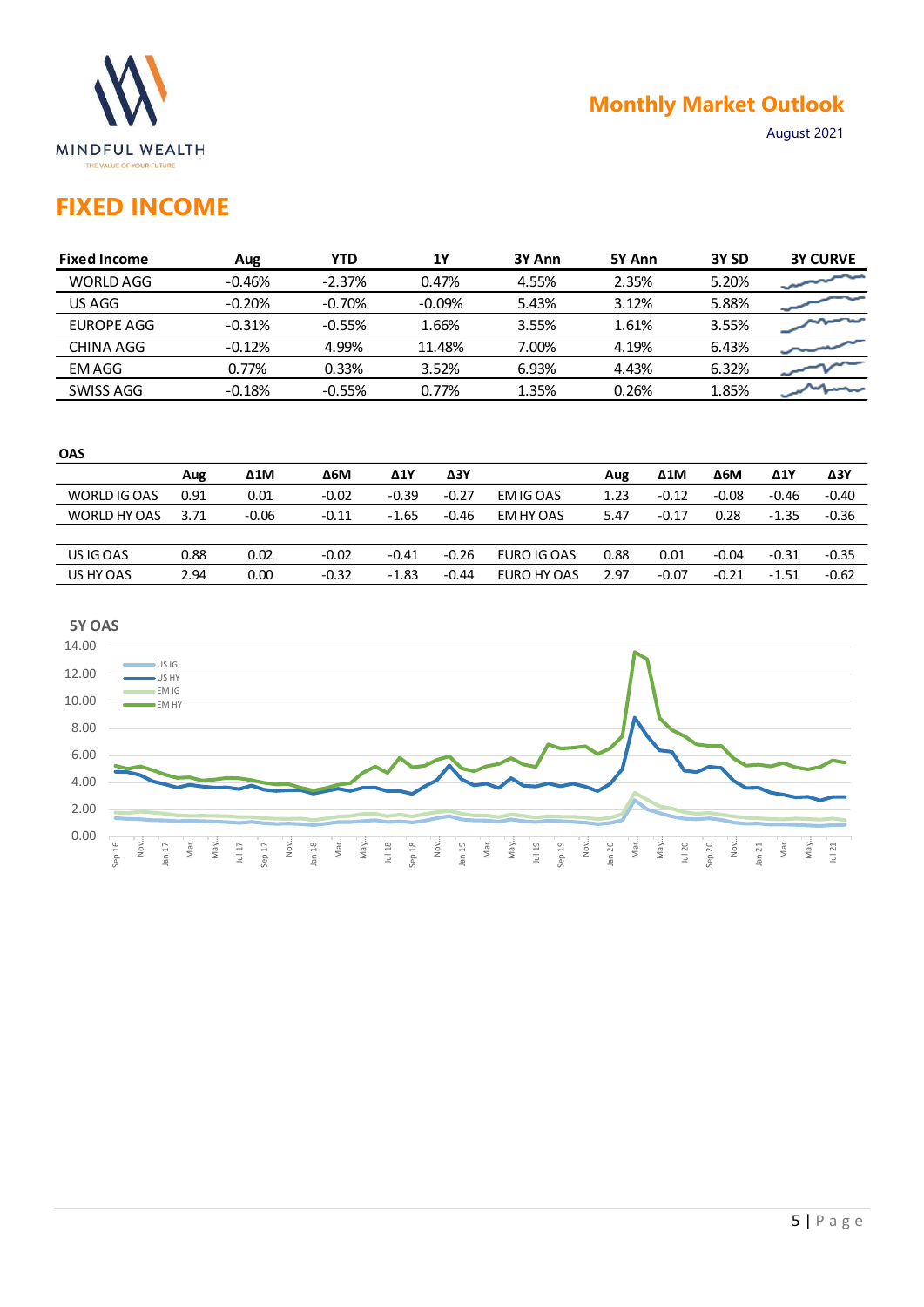

### FX & COMMODITIES

|                                                   |          |            |           |                  |               | <b>Monthly Market Outlook</b> |                 |
|---------------------------------------------------|----------|------------|-----------|------------------|---------------|-------------------------------|-----------------|
| <b>MINDFUL WEALTH</b><br>THE VALUE OF YOUR FUTURE |          |            |           |                  |               |                               | August 2021     |
| <b>FX &amp; COMMODITIES</b>                       |          |            |           |                  |               |                               |                 |
| <b>Commodities</b>                                | Aug      | <b>YTD</b> | <b>1Y</b> | 3Y Ann           | 5Y Ann        | 3Y <sub>SD</sub>              | 3Y Curve        |
| <b>BBG Index</b>                                  | 0.08%    | 23.47%     | 31.50%    | 5.95%            | 3.60%         | 11.06%                        | ---             |
| <b>BBG</b> Energy                                 | $-0.45%$ | 49.46%     | 38.08%    | $-9.26%$         | $-2.44%$      | 25.67%                        | ∼               |
| BBG Agri & Livestock                              | 1.86%    | 19.91%     | 47.84%    | 9.53%            | 1.95%         | 14.10%                        |                 |
| <b>BBG Soft</b>                                   | 7.89%    | 33.97%     | 45.62%    | 12.38%           | $-3.31%$      | 12.96%                        |                 |
| <b>BBG Precious Metals</b>                        | $-1.22%$ | $-5.72%$   | $-10.85%$ | 13.86%           | 4.75%         | 15.03%                        |                 |
| <b>BBG Industrial Metal</b>                       | $-1.27%$ | 20.70%     | 34.03%    | 11.90%           | 10.68%        | 15.49%                        |                 |
|                                                   | Aug      | <b>YTD</b> | <b>1Y</b> | 3Y Ann           | S-Term        | M-Term                        | <b>3Y CURVE</b> |
| <b>BBG Gold</b>                                   | 0.13%    | $-4.65%$   | $-8.97%$  | 13.17%           | 1725-1825     | 1750-1850                     |                 |
| <b>BBG Brent Crude</b>                            | $-3.87%$ | 46.09%     | 60.26%    | $-1.66%$         | 62-72         | 65-75                         |                 |
|                                                   |          |            |           |                  |               |                               |                 |
| <b>Currencies</b>                                 | Aug      | 1M HIGH    | 1M LOW    | 1M <sub>SD</sub> | S-Term        | M-Term                        | <b>1M CURVE</b> |
| EUR/USD                                           | 1.1809   | 1.187      | 1.1675    | 0.49%            | 1.16-1.21     | $1.15 - 1.19$                 |                 |
| USD/JPY                                           | 110.02   | 110.57     | 109.04    | 0.37%            | 108-112       | 108-112                       |                 |
| GBP/USD                                           | 1.3755   | 1.3931     | 1.3623    | 0.69%            | 1.35-1.40     | 1.36-1.41                     | رزيناهما        |
| USD/CHF                                           | 0.9151   | 0.9233     | 0.9037    | 0.61%            | $0.91 - 0.94$ | $0.92 - 0.95$                 |                 |
| USD/CNY                                           | 6.4607   | 6.5015     | 6.4615    | 0.18%            | 6.43-6.48     | 6.42-6.47                     |                 |
| USD/SGD                                           | 1.3449   | 1.3647     | 1.351     | 0.29%            | 1.33-1.36     | 1.34-1.37                     |                 |

## FX & COMMODITIES VIEW

The Euro weakened against safe heaven currencies such as the USD, CHF and JPY while appreciating against commodity-related currencies like the AUD and CAD. Monetary divergences between the United States and the Eurozone significantly hurt the EUR/USD pair. The pair fell to a nine-month low below \$1.17. Economic sentiment hinted at concern among households and corporates of a return to social restrictions this Fall if COVID-19 cases continue to escalate.

Energy commodity prices were mixed in August. There was a decline in crude oil prices on demand recovery uncertainties related to rising Covid-19 cases, while natural gas and coal prices continued their ascending trend supported by strong demand for power generation amid heatwaves, recovering industrial activities, lower power output from competing energy sources and some supply restrictions due to weather-related events.

The OPEC Reference Basket (ORB) value fell by \$3.20 on average in August to settle at \$70.33/b, a month on month drop by 4.4%, marking its largest drop since September 2020. The energy price index declined by 2.1% in August as compared to July, mainly related to the retreat in crude oil prices over the month. Coal and natural gas prices rose across all regions.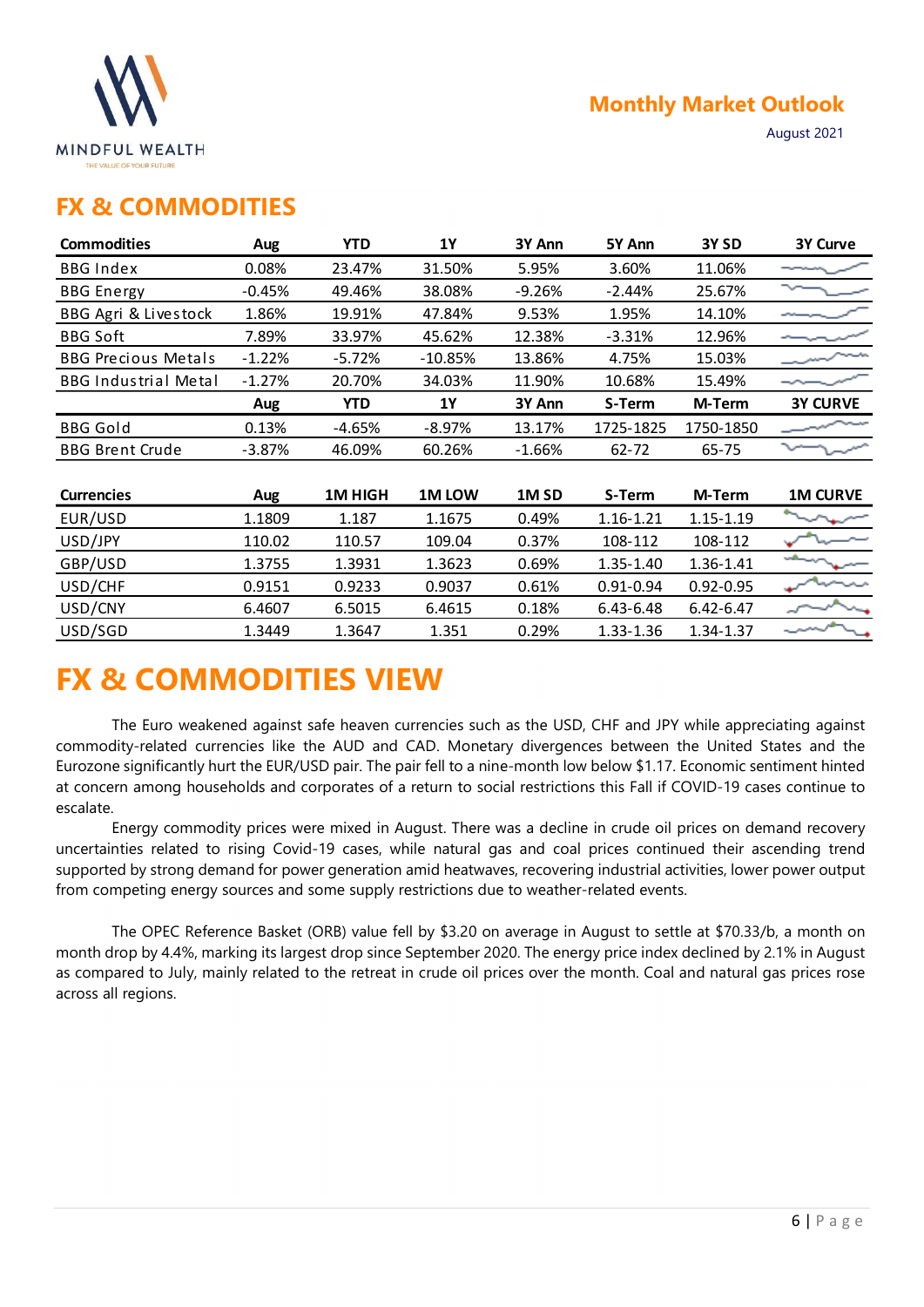



## THEME OF THE MONTH Tutoring In China

How did tutoring become so popular in China? It all started from Gaokao (高考), a standardized college entrance exam held annually in mainland China. It is required for entrance into almost all higher education institutions at the undergraduate level. This is considered one of the methods for those aspiring to move up the social ladder. Only 1.9% of nearly 11 million students who sat for the Gaokao in 2020 made it to a top-tier institution like Peking, Fudan or Tsinghua universities.

Preparations begin many years before, in some cases as early as pre-school, as parents try to give their children every possible edge. Ironically, years of government entreaties to lessen the burden of homework may have driven anxious parents to private companies.

This results in after-school tutoring flourishing, supplemented by online classes that in turn exploded during the Covid-19 pandemic. China's market for private tutoring was expected to almost double to 1.17 trillion yuan in 2023, from 619.1 billion yuan in 2019, according to Macquarie Research's statistics..

This all came to a halt by a sweeping overhaul announcement in July 2021 which bans private companies from teaching the school syllabus during weekends and vacations and from making a profit, along with a laundry list of other restrictions. The education technology industry has thus taken a big hit, with about US\$1.5 billion wiped off the combined market value of TAL Education Group, Gaotu Techedu and New Oriental Education and Technology Group.

The rules announced on July 24 specifically target education firms, but there are signs that individuals are also starting to face additional scrutiny. The Beijing Municipal Education Commission said on Monday that one person, along with six institutions, had been punished for offering unlicensed lessons following a recent inspection.

All the major education companies said they would comply with the new rules, including on foreign investment. Global investors such as Temasek Holdings which had invested billions into the industry are reeling. Plans for several mega-IPOs already had been halted, including VIPKid, backed by Tencent and Huohua Siwei. Shares of listed tutoring firms have gotten hammered, including industry big names such as New Oriental Education & Technology Group Inc., TAL Education Group and GSX Techedu Inc.

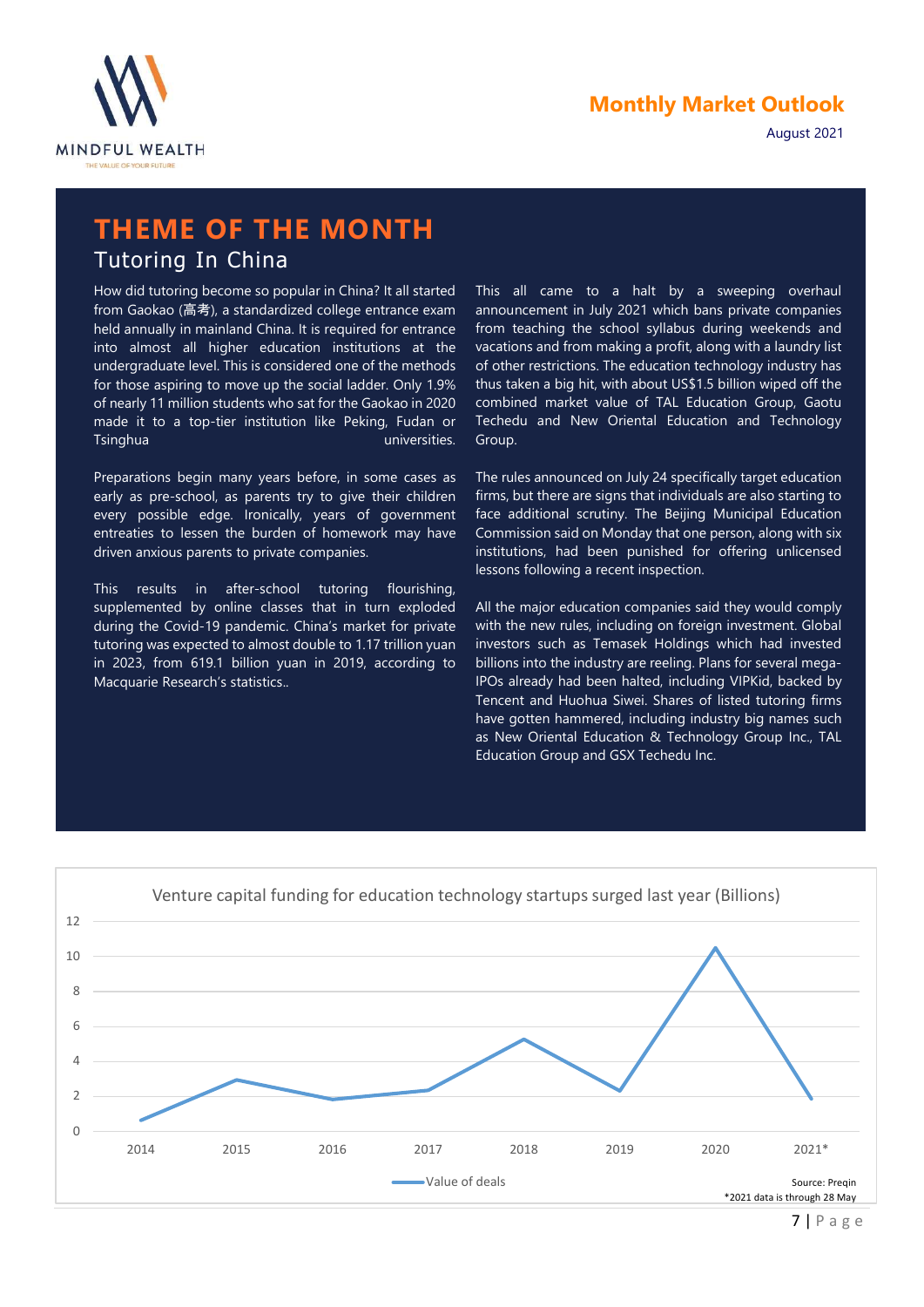

## Monthly Market Outlook

|                | <b>MINDFUL WEALTH</b><br>THE VALUE OF YOUR FUTURE |                                                                |               |                                                               |                                               |               | August 2021                                   |
|----------------|---------------------------------------------------|----------------------------------------------------------------|---------------|---------------------------------------------------------------|-----------------------------------------------|---------------|-----------------------------------------------|
| Date           | <b>Country</b>                                    | Event                                                          | <b>Period</b> | Surv(M)                                                       | <b>Actual</b>                                 | Prior         | <b>Revised</b>                                |
| 09/16          | Canada                                            | <b>Housing Starts</b>                                          | Aug           | 266.5k                                                        | $\mathord{\hspace{1pt}\text{--}\hspace{1pt}}$ | 272.2k        | $\mathord{\hspace{1pt}\text{--}\hspace{1pt}}$ |
| 09/16          | <b>United States</b>                              | <b>Initial Jobless Claims</b>                                  | Sep 11        | 323k                                                          | $\mathbf{m}$                                  | 310k          | $- -$                                         |
| 09/16          | <b>United States</b>                              | Retail Sales Advance MoM                                       | Aug           | $-0.7%$                                                       | $- -$                                         | $-1.1%$       | $\qquad \qquad -$                             |
| 09/16          | Russia                                            | <b>Gold and Forex Reserve</b>                                  | Sep 10        | $\bullet\bullet$                                              | $\mathbf{m}$                                  | 620.8b        | $- -$                                         |
| 09/17          | <b>United Kingdom</b>                             | Retail Sales Inc Auto Fuel MoM                                 | Aug           | 0.5%                                                          | $\mathord{\hspace{1pt}\text{--}\hspace{1pt}}$ | $-2.5%$       | $--$                                          |
| 09/17          | Eurozone                                          | <b>CPI YoY</b>                                                 | Aug F         | 3.0%                                                          | $\mathbf{m}$                                  | 2.2%          | 2.2%                                          |
| 09/17          | <b>United States</b>                              | U. of Mich. Sentiment                                          | Sep P         | 72                                                            | $- -$                                         | 70.3          | $- -$                                         |
| 09/21<br>09/22 | <b>United States</b><br><b>United States</b>      | <b>Housing Starts</b>                                          | Aug           | 1545k                                                         | $- -$                                         | 1534k<br>0.3% | $- -$                                         |
| 09/22          | <b>United States</b>                              | <b>MBA Mortgage Applications</b><br><b>Existing Home Sales</b> | Sep 17<br>Aug | $\mathord{\hspace{1pt}\text{--}\hspace{1pt}}$<br>5.81m        | $\overline{\phantom{m}}$<br>$--$              | 5.99m         | $- -$<br>$\sim$ $-$                           |
| 09/23          | Russia                                            | <b>Industrial Production YoY</b>                               | Aug           | 5.9%                                                          | $\sim$ $\sim$                                 | 6.8%          | $--$                                          |
| 09/23          | <b>United States</b>                              | <b>FOMC Rate Decision (Upper Bound)</b>                        | Sep 22        | 0.25%                                                         | $- -$                                         | 0.25%         | $- -$                                         |
| 09/23          | France                                            | Markit France Manufacturing PMI                                | Sep P         | $--$                                                          | $- -$                                         | 57.5          | $--$                                          |
| 09/23          | Greece                                            | Markit/BME Germany Manufacturing PMI                           | Sep P         | $\mathord{\hspace{1pt}\text{--}\hspace{1pt}}$                 | $\mathord{\hspace{1pt}\text{--}\hspace{1pt}}$ | 62.6          | $- -$                                         |
| 09/23          | Eurozone                                          | Markit Eurozone Manufacturing PMI                              | Sep P         | $--$                                                          | $\mathord{\hspace{1pt}\text{--}\hspace{1pt}}$ | 61.4          | $--$                                          |
| 09/23          | United Kingdom                                    | Markit UK PMI Manufacturing SA                                 | Sep P         | $\mathbf{u}$                                                  | $\sim$ $-$                                    | 60.3          | $\mathbf{m}$                                  |
| 09/23          |                                                   | United Kingdom Bank of England Bank Rate                       | Sep 23        | 0.100%                                                        | $\mathord{\hspace{1pt}\text{--}\hspace{1pt}}$ | 0.100%        | $--$                                          |
| 09/23          | <b>United States</b>                              | <b>Initial Jobless Claims</b>                                  | Sep 18        | $- -$                                                         | $\mathord{\hspace{1pt}\text{--}\hspace{1pt}}$ | $- -$         | $- -$                                         |
| 09/23          | Russia                                            | <b>Gold and Forex Reserve</b>                                  | Sep 17        | $- -$                                                         | $- -$                                         | $- -$         | $--$                                          |
| 09/23          | <b>United States</b>                              | Markit US Manufacturing PMI                                    | Sep P         | $\qquad \qquad -$                                             | $\mathord{\hspace{1pt}\text{--}\hspace{1pt}}$ | 61.1          | $\qquad \qquad -$                             |
| 09/23          | <b>United States</b>                              | Leading Index                                                  | Aug           | 0.6%                                                          | $\sim$ $\sim$                                 | 0.9%          | $--$                                          |
| 09/24          | Japan                                             | Natl CPI YoY                                                   | Aug           | $-0.3%$                                                       | $\mathord{\hspace{1pt}\text{--}\hspace{1pt}}$ | $-0.3%$       | $\mathord{\hspace{1pt}\text{--}\hspace{1pt}}$ |
| 09/24          | Japan                                             | Jibun Bank Japan PMI Mfg                                       | Sep P         | $\mathord{\hspace{1pt}\text{--}\hspace{1pt}}$                 | $\overline{\phantom{a}}$                      | 52.7          | $\mathord{\hspace{1pt}\text{--}\hspace{1pt}}$ |
| 09/24          | Greece                                            | <b>IFO Expectations</b>                                        | Sep           | $\sim$ $-$                                                    | $\sim$ $-$                                    | 97.5          | $\mathord{\hspace{1pt}\text{--}\hspace{1pt}}$ |
| 09/24          | Greece                                            | <b>IFO Business Climate</b>                                    | Sep           | $--$                                                          | $\mathord{\hspace{1pt}\text{--}\hspace{1pt}}$ | 99.4          | $--$                                          |
| 09/24          | Italy                                             | Consumer Confidence Index                                      | Sep           | $\mathbf{m}$                                                  | $\mathord{\hspace{1pt}\text{--}\hspace{1pt}}$ | 116.2         | $\mathbf{m}$                                  |
| 09/24          | Italy                                             | Manufacturing Confidence                                       | Sep           | $- -$                                                         | $\mathord{\hspace{1pt}\text{--}\hspace{1pt}}$ | 113.4         | $\mathord{\hspace{1pt}\text{--}\hspace{1pt}}$ |
| 09/24          | <b>United States</b>                              | <b>New Home Sales</b>                                          | Aug           | 714k                                                          | $\mathcal{L}_{\mathcal{F}}$                   | 708k          | $\qquad \qquad -$                             |
| 09/27          | Eurozone                                          | M3 Money Supply YoY                                            | Aug           | $- -$                                                         | $\mathord{\hspace{1pt}\text{--}\hspace{1pt}}$ | 7.6%          | $\sim$ $\sim$                                 |
| 09/27          | <b>United States</b>                              | Durable Goods Orders                                           | Aug P         | $\mathord{\hspace{1pt}\text{--}\hspace{1pt}}$                 | $\mathbf{m}$                                  | $-0.1%$       | $\mathord{\hspace{1pt}\text{--}\hspace{1pt}}$ |
| 09/28          | <b>United States</b>                              | Wholesale Inventories MoM                                      | Aug P         | $\mathord{\hspace{1pt}\text{--}\hspace{1pt}}$                 | $\mathord{\hspace{1pt}\text{--}\hspace{1pt}}$ | 0.6%          | $--$                                          |
| 09/28          | <b>United States</b>                              | Conf. Board Consumer Confidence                                | Sep           | 115                                                           | $\mathord{\hspace{1pt}\text{--}\hspace{1pt}}$ | 113.8         | $\mathord{\hspace{1pt}\text{--}\hspace{1pt}}$ |
| 09/28          | United Kingdom                                    | Nationwide House PX MoM                                        | Sep           | $\mathord{\hspace{1pt}\text{--}\hspace{1pt}}$                 | $\overline{\phantom{a}}$                      | 2.1%<br>11.0% | $\mathord{\hspace{1pt}\text{--}\hspace{1pt}}$ |
| 09/28<br>09/29 | United Kingdom                                    | United Kingdom Nationwide House Px NSA YoY                     | Sep           | $\mathbf{m}$<br>$\mathord{\hspace{1pt}\text{--}\hspace{1pt}}$ | $\overline{\phantom{a}}$                      | 75.2k         | $\mathbf{m}$<br>$\overline{\phantom{m}}$      |
| 09/29          | <b>United States</b>                              | Mortgage Approvals<br><b>MBA Mortgage Applications</b>         | Aug<br>Sep 24 | $--$                                                          | $- -$<br>$\mathbf{m}$                         | $\mathbf{m}$  | $\qquad \qquad -$                             |
| 09/30          | Japan                                             | <b>Industrial Production MoM</b>                               | Aug P         | $- -$                                                         | $\mathord{\hspace{1pt}\text{--}\hspace{1pt}}$ | $-1.5%$       | $\mathord{\hspace{1pt}\text{--}\hspace{1pt}}$ |
| 09/30          | United Kingdom                                    | GDP QoQ                                                        | 2QF           | $\mathbf{m}$                                                  | $\mathord{\hspace{1pt}\text{--}\hspace{1pt}}$ | 4.8%          | $\mathord{\hspace{1pt}\text{--}\hspace{1pt}}$ |
| 09/30          | United Kingdom GDP YoY                            |                                                                | 2QF           | $- -$                                                         | $\overline{\phantom{a}}$                      | 22.2%         | $\mathcal{L} = \mathcal{L}$                   |
| 09/30          | France                                            | <b>CPI YoY</b>                                                 | Sep P         | $\mathbf{m}$                                                  | $- -$                                         | 1.9%          | $\mathord{\hspace{1pt}\text{--}\hspace{1pt}}$ |
| 09/30          | Greece                                            | Unemployment Change (000's)                                    | Sep           | $\mathord{\hspace{1pt}\text{--}\hspace{1pt}}$                 | $\mathord{\hspace{1pt}\text{--}\hspace{1pt}}$ | $-53.0k$      | $\mathord{\hspace{1pt}\text{--}\hspace{1pt}}$ |
| 09/30          | Italy                                             | CPI EU Harmonized YoY                                          | Sep P         | $\mathbf{m}$                                                  | $\sim$ $-$                                    | 2.5%          | $\sim$ $-$                                    |
| 09/30          | Italy                                             | CPI EU Harmonized MoM                                          | Sep P         | $\mathord{\hspace{1pt}\text{--}\hspace{1pt}}$                 | $\mathord{\hspace{1pt}\text{--}\hspace{1pt}}$ | 0.3%          | 0.2%                                          |
| 09/30          | Greece                                            | <b>CPI MoM</b>                                                 | Sep P         | $- -$                                                         | $\overline{\phantom{a}}$                      | 0.0%          | $- -$                                         |